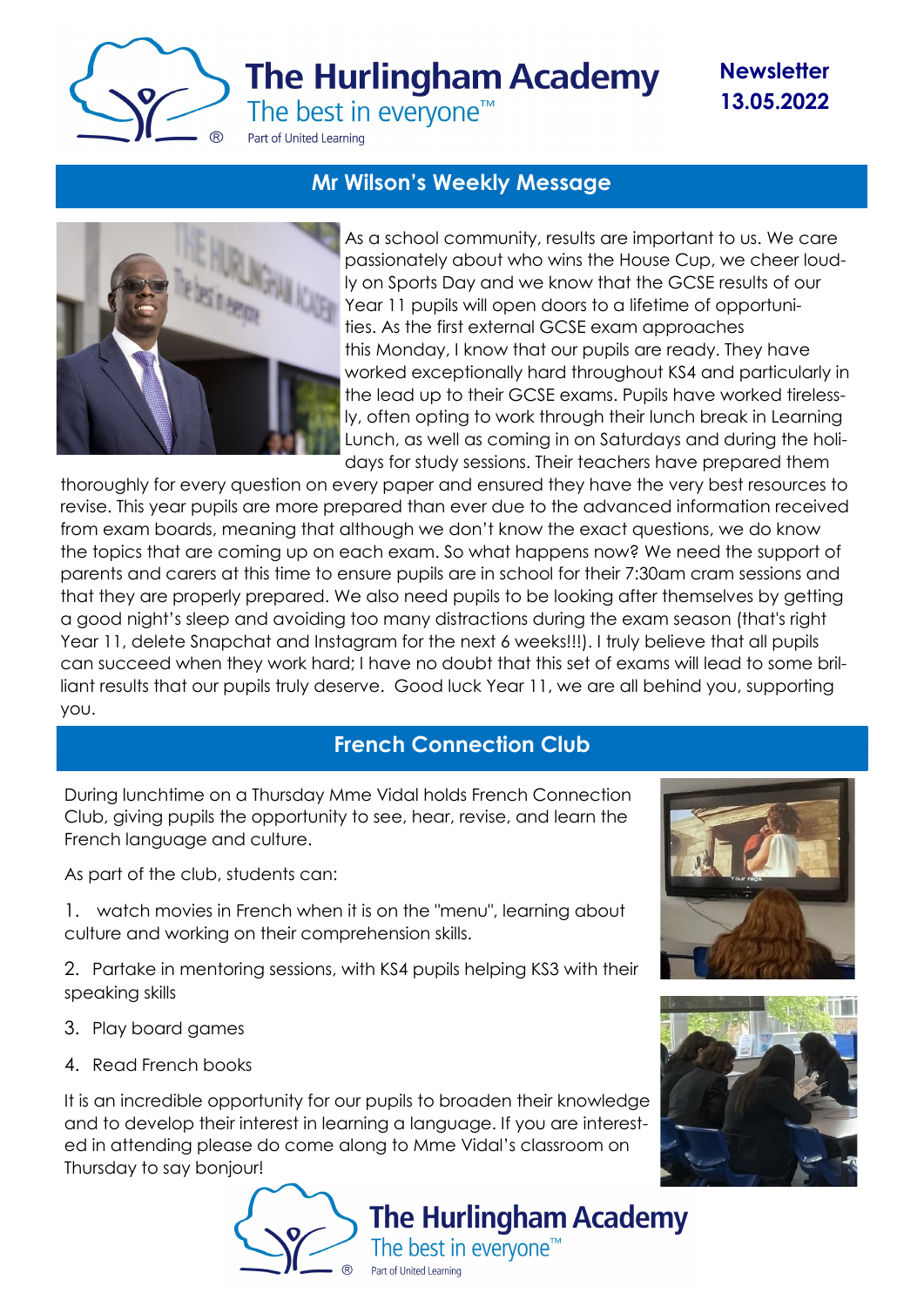## **Year 10 History Trip**

On Monday Y10 historians went to the Old Operating Theatre in central London- the oldest operating theatre in Europe. It was a great experience and we had a talk from a lady who worked there, she gave us a walkthrough of two pretty grim operations: an amputation and removing bladder stones from a man. I think the goriest one was removing the bladder stones and there were *a lot* of pale faces after that explanation (even from the girls!). The operating theatre itself wasn't as dark or dinghy as I expected it to be, but then there were only 60 of us instead of 120 spectators and none of us were encouraged to smoke like they would have done in the 19th Century. The amputation table also seemed quite small but did fit Assad (our amputee for the day), it even had grooves for all the blood to drain off to be collected in a tray underneath. Outside the operating theatre there was what would have been some form of waiting area which had preserved brains, hearts and kidneys on display. There were also sections detailing other operations and the tools used to perform them, some of the childbirth tools looked horrific, especially the ones used to induce labour; however, some of the tools haven't changed much over time, like the forceps or clamps! There was a model apothecary and different herbal remedies and natural medicines. A few of us tried on a plague doctor's mask, which really suited Miss Mowbray! Overall, I think the trip consolidated the knowledge that we've been learning in our History of Medicine GCSE spec, and the interactive talk made certain facts very memorable! I'm really glad we got the chance to be immersed in the life of a surgeon and patient whilst being thrust 200 years back in time. It was an amazing trip and I'm sure that Year 10 historians will be all the better for it! Written by Niamh, 10H.







#### **8L Bake Off**

To raise money for their chosen First Give charity, 8L organised a Bake Off. The hall was absolutely packed with pupils all coming to see teachers being judged on their baking abilities. From Mme Quinton's cactus inspired cupcakes to Mme Hiscock's questionable sponge (rumour has it there may have been a few egg shells left in!) there really was quite the range. After fighting off some strong competition it was Mme Pang who was eventually crowned baking champion. Well done to all those who took part - next year I must get myself on the judging panel!!



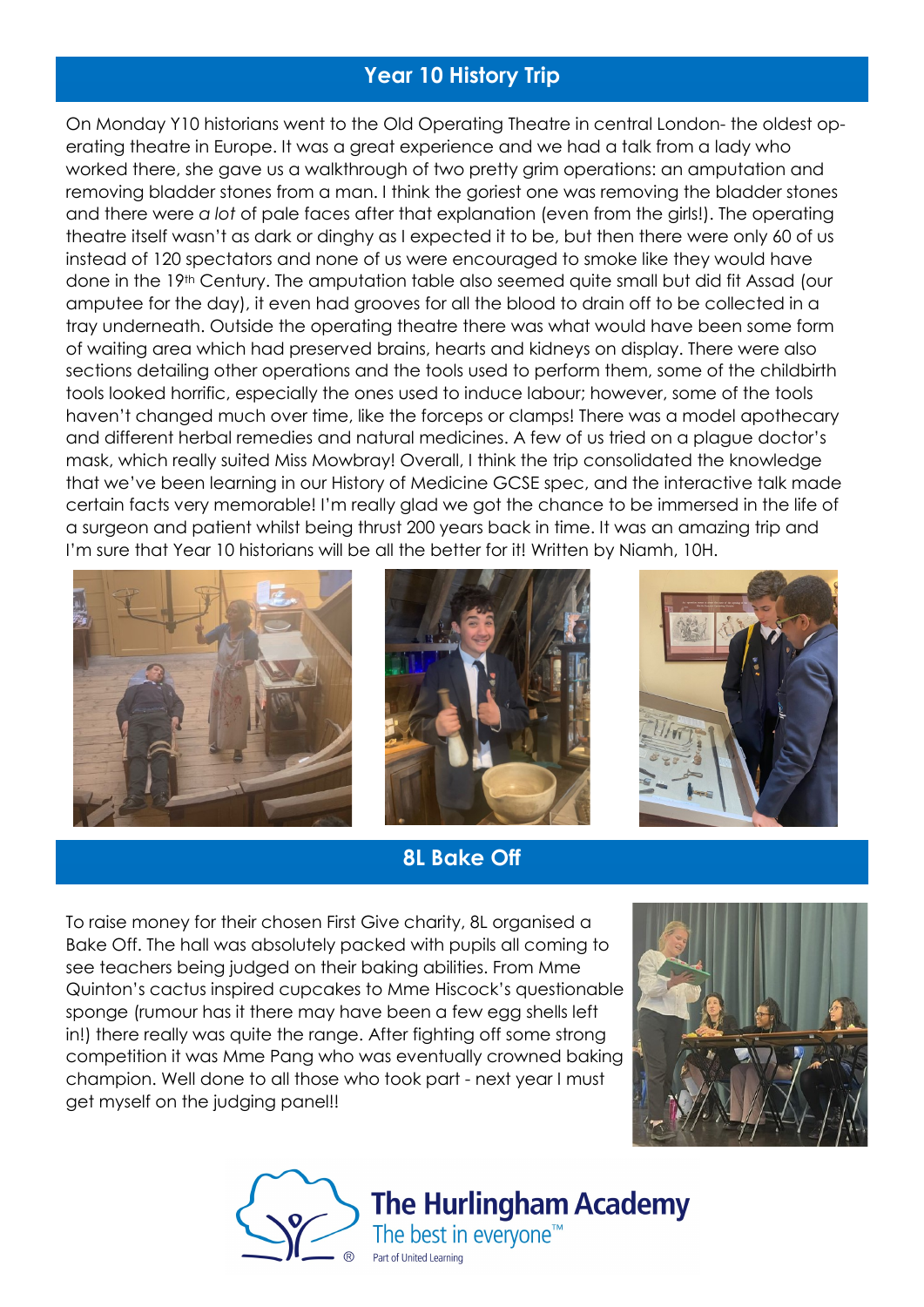## **Subject in the spotlight**



This week's subject in the spotlight is…. science with Mme Wong.

This week in: science

**Year 7:** Students are now finishing Forces and Motion. They will soon move on to learn about ecology. They will study how animals and plants depend on each other. Revision lessons will start soon after to prepare students for the up-coming exams.

**Year 8**: Students have been learning about photosynthesis, a very important biochemical reaction that supports the food chain. Students also learnt about the work of George Washington Carver who advocated the technique of crop rotation in America. Students will start revising ecology, a topic that they have previously learnt to prepare for their exams.

**Year 9:** Students completed the module on cell biology recently and they have had the experience of carrying out a full scientific investigation on osmosis. Students have now begun a new chemistry module. They will have the chance to practise their practical skills in separating mixtures.

**Year 10:** All students have now learnt the Paper 1 topics in Biology, Chemistry and Physics. Triple Science pupils are currently learning Ecology (Paper 2 Biology topic) where they will have the opportunity to understand how organisms depend on each other for survival, how sampling takes place, adaptations of different organisms, and efforts to maintain biodiversity. Combined Science students will learn about the Earth's atmosphere (Paper 2 Chemistry topic). They will look at how our atmosphere has changed over the past billions of years and the causes of these changes. They will then learn about greenhouse gases, carbon footprint and air pollutants. All Year 10 students will then begin their revision lessons prior to the end of year exam.

**Year 11** are continuing to prepare for their GCSE exams which start next week. We wish all Year 11 pupils the best of luck.

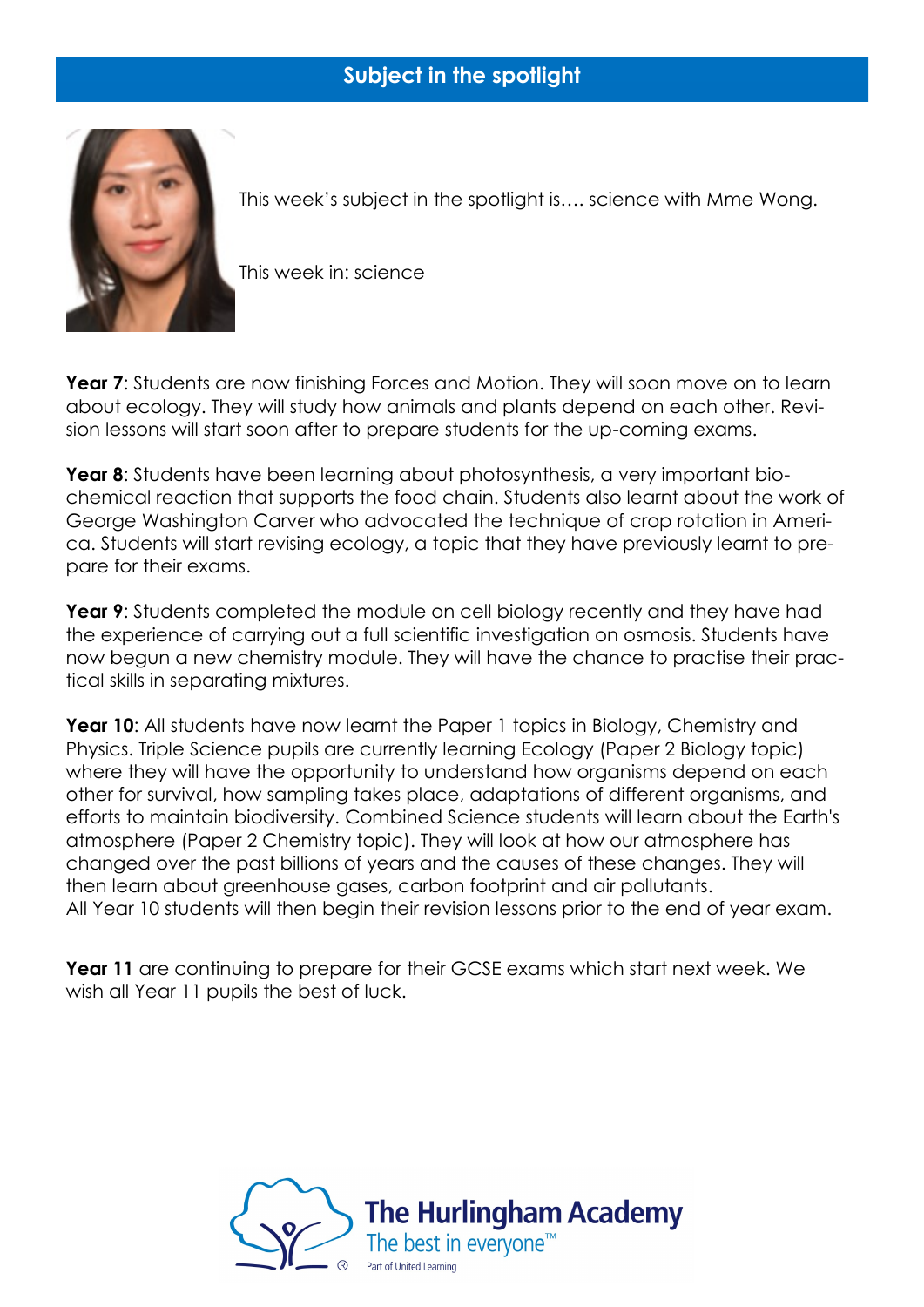### **Mr Wilson's Commendations**

Congratulations this week go to the following pupils, who made it to the top of our maths and science leader boards:

Top of the leader board for Hegarty Maths this week are:

- Year 7 Eris
- Year 8 Laith
- Year 9 Joao
- Year 10 Alessandro
- Year 11 Phoebe



Top of the leader board for Educake Science this week are:

Year 7: Mya

Year 8: Alba

Year 9: Karis

Year 10: Yll

Year 11: Ezana